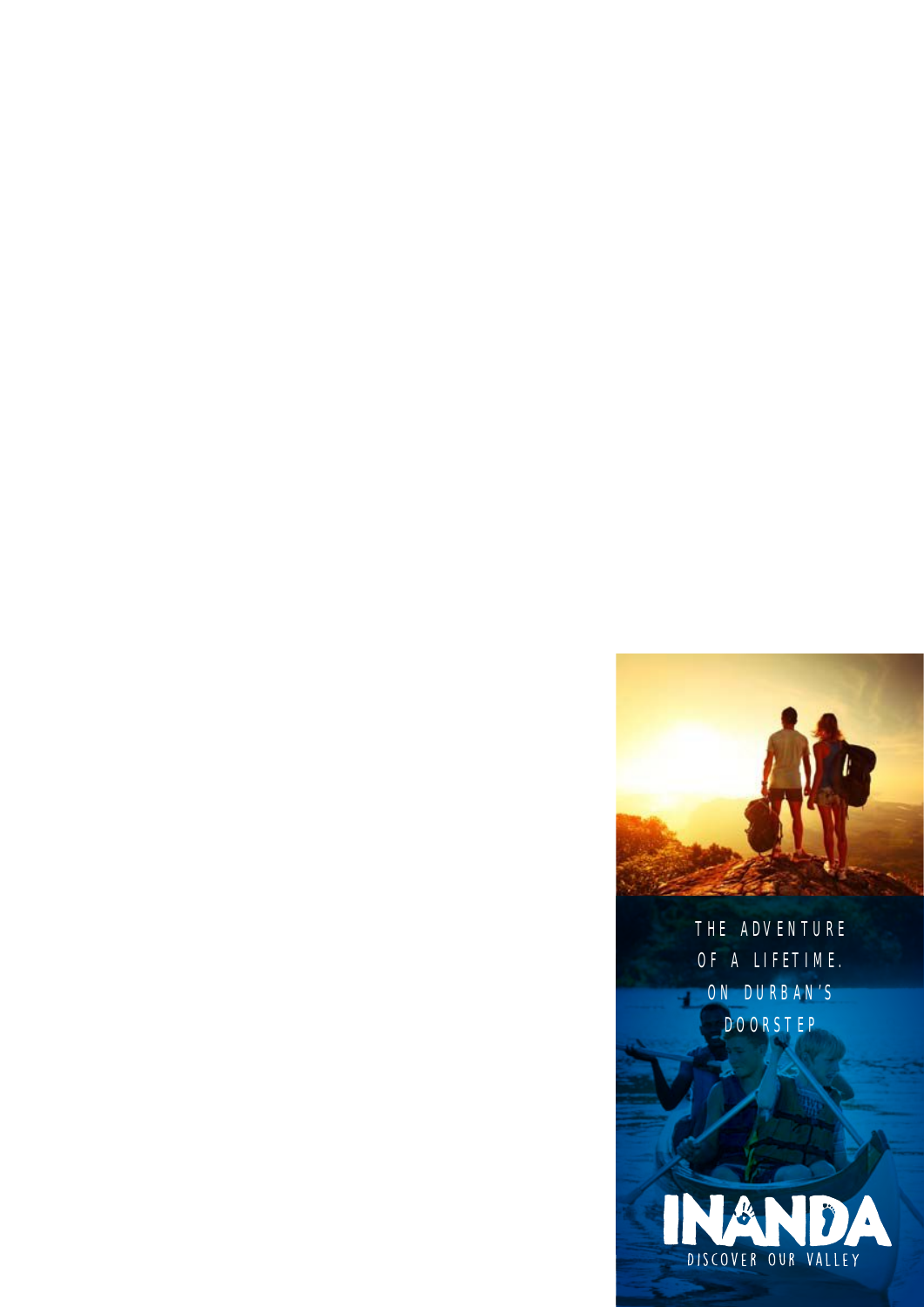## f e le loui warmth

## h e a r o u r story

ı.

## hit the trails

s e e e n d l e s s views

taste our culture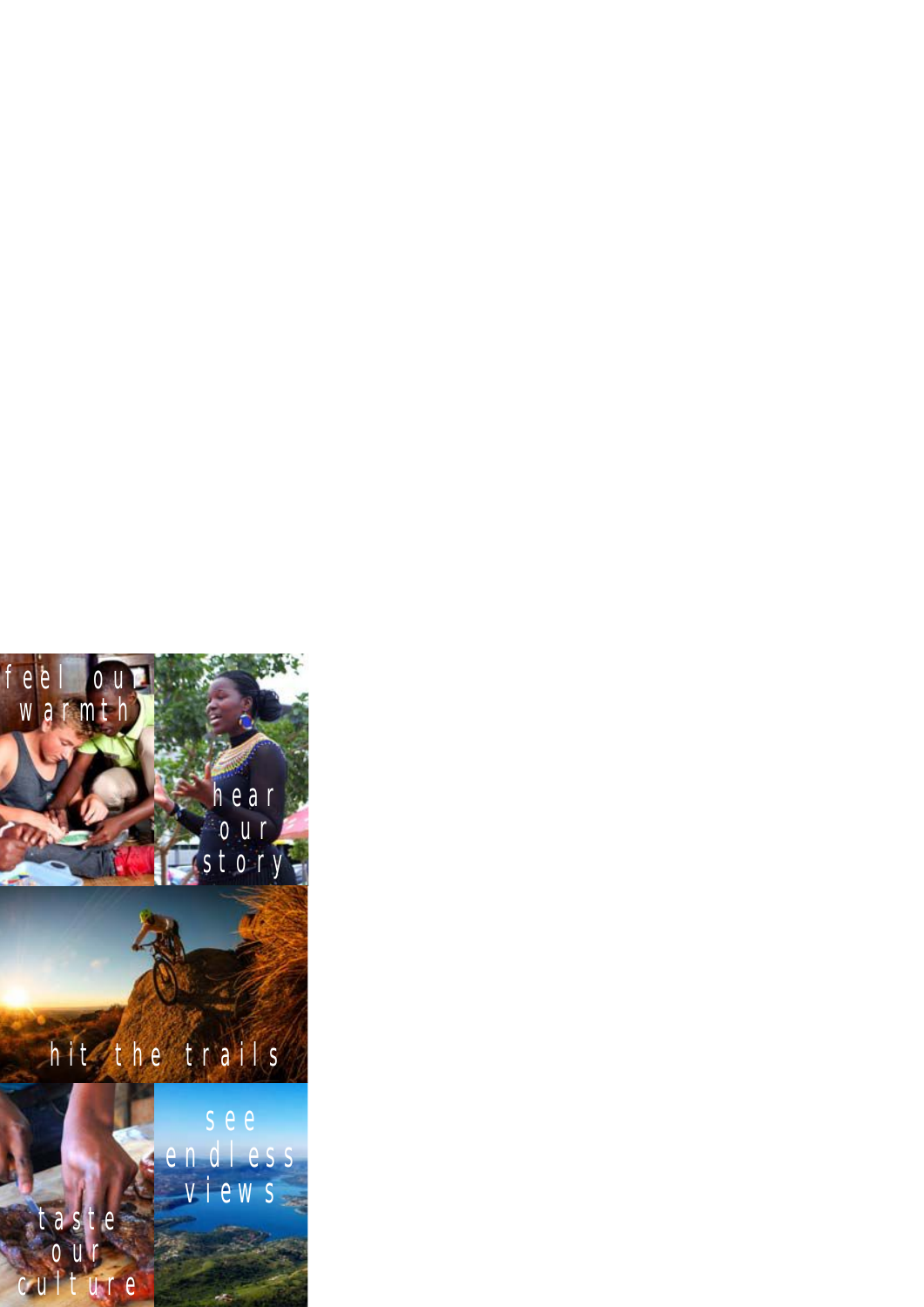## discover our valley

#### *Step into the Inanda Valley on Durban's doorstep and have the experience of a lifetime visiting accessible, fun, safe tourist attractions.*

*Get active on the water or the trails around the Inanda Dam and surrounding mountains and feel the local pulse by meeting friendly locals, listening to jazz or eating and drinking locally. Or rediscover Inanda's heritage sites to remind yourself why Nelson Mandela chose to vote here in 1994, in the true cradle of South Africa's freedom.*

*There is a wealth of vibrant community life, history and natural wonder to discover in the Inanda Valley and the wider INK area (Inanda, Ntuzuma and KwaMashu).*

*INANDA 'Discover our valley' is a partnership of Africa!Ignite, the Durban Green Corridor, Durban Tourism, WOZA Enanda, the local Community Tourism Organisation, proactive local entrepreneurs and the INK area-based management of eThekwini. Together, we have launched exciting new routes through the area. These* 

*include the trails, canoeing, mountain biking and guided walks pioneered by Durban Green Corridor, a socio-economic and environmental development project of eThekwini.*

*WOWZULU Responsible Tourism, an initiative of Africa!Ignite, discovered a wealth of 'hidden gems' in the vibrant semi-urban community: places to eat, drink, hear music,* 

#### DRINK IN THE BEAUTY OF OUR LANDSCAPE AND MEET FRIENDLY LOCALS IN THE CRADLE OF OUR DEMOCRACY

*engage with friendly locals to share stories, stay overnight and experience local culture.* 

*Deeper into the valley, where rural homesteads nestle in the folds of gentle hills, tourists can visit picturesque 'rondawel'* 

*homes to have a meal, watch women artists and crafters at work or learn a new craft skill.*

*Above the valley, visitors can rise onto the mountain ridges, breathe in the mountain air and drink in endless views down to Durban and the sea beyond.*

> *All this in addition to the fascinating historical sites such as the Ohlange Institute, Gandhi Settlement and Inanda Seminary.*

*The logical starting point for any visitor to INANDA is the WOWZULU Marketplace at the Ohlange Institute, as tourists' warm welcome in the Valley. This is where you can drink great coffee, hear stories, buy local craft and gifts, and find out where to go and what to do.*

*You can also meet a guide who will take you from here to explore further. And centrally in Durban, tourists can get information about INANDA or pick up a guide at the Durban Green Hub at the mouth of the Umgeni River.* 



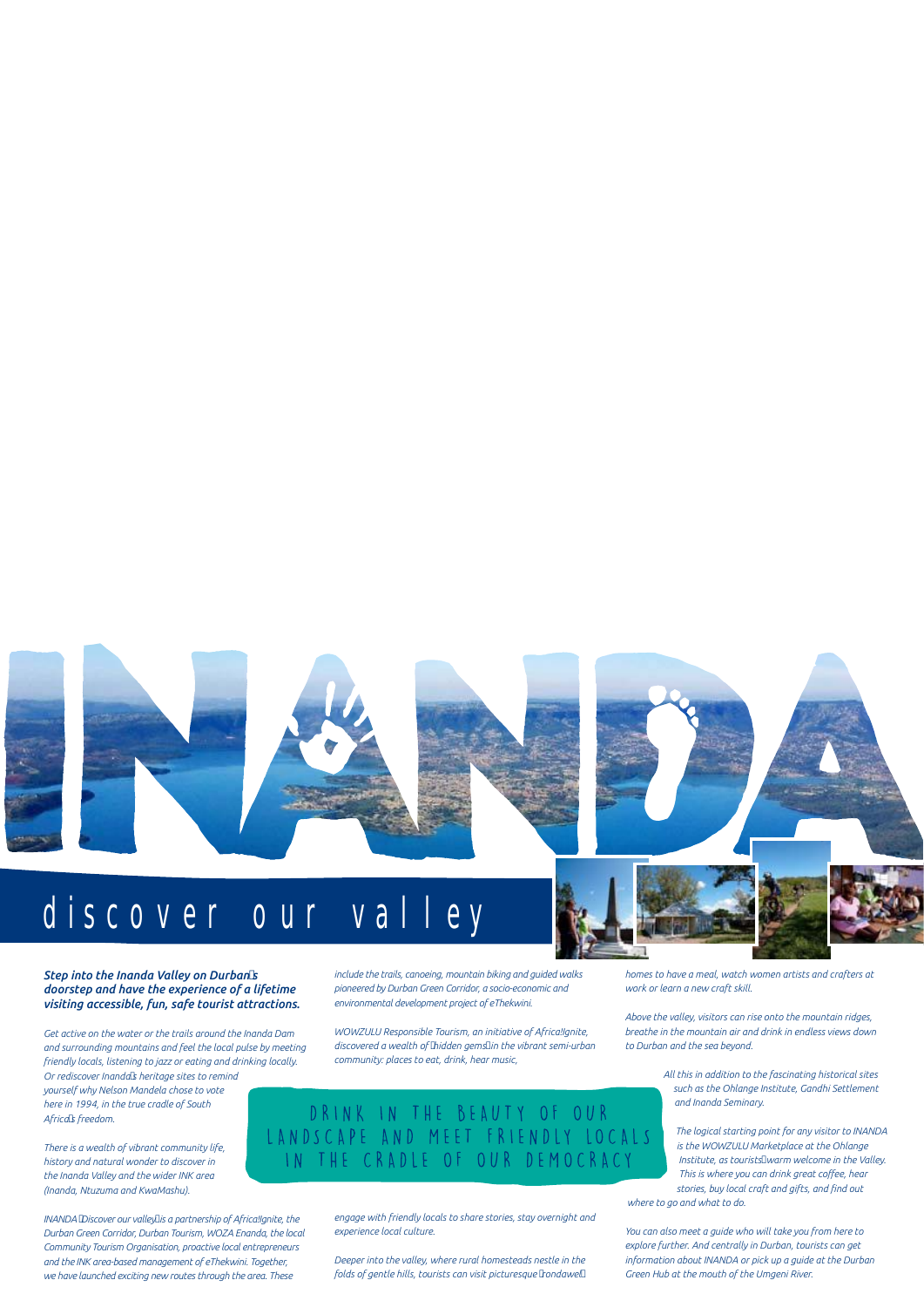N2

#### 1- Ohlange Institute and WOWZULU Marketplace

- 2- Inanda Seminary
- 3- Ghandi Settlement
- 4- Mma Mtshali's

R103

- 5- eNanda Mountain Viewpoint
- 6- Sbu's Tavern
- 7- Wushwini Art Centre
- 8- Durban Green Corridor, eNanda Adventures
- 9- Ezweni Lodge
- 10- Mzinyathi Falls
- 11- Rasta Caves
- 12- Ebuhleni Shembe Village
- 13- Molweni Picnic Spot
- 14- Mqawe School
- 15- Traditional Dance Group
- 16- Egugweni Guest House
- 17- Ekhaya Multi Art Centre
- 18- Ceasar Mkhize's House
- 19- Esikhumulweni Co-Op
- 20- Fashion Cafe
- 21- Sizimisele Trust
- 22- Bridge City
- 23- Finfoot Loop Scenic Drive



















# INANDA VALLEY MAP